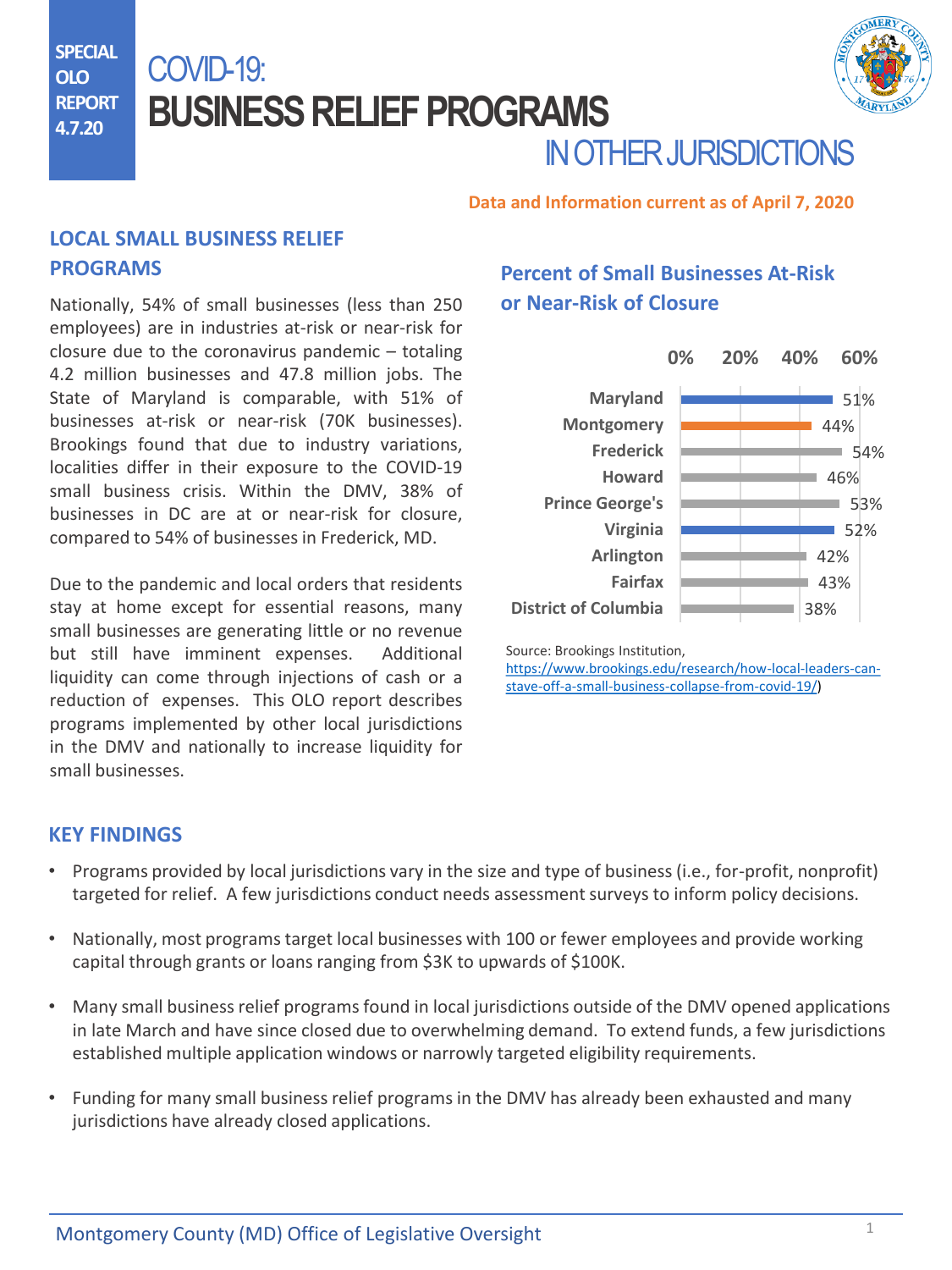## **LOCAL GOVERNMENT SMALL BUSINESS RELIEF PROGRAMS IN THE DMV**

| <b>Jurisdiction</b>                                                                                                                                  | <b>Available</b><br><b>Funding</b> | <b>Business</b>                                                                           | <b>Program type</b> | <b>Use of Funds</b>                                                                                                            | <b>Accepting</b><br><b>Applications</b> |
|------------------------------------------------------------------------------------------------------------------------------------------------------|------------------------------------|-------------------------------------------------------------------------------------------|---------------------|--------------------------------------------------------------------------------------------------------------------------------|-----------------------------------------|
| <b>Maryland</b>                                                                                                                                      |                                    |                                                                                           |                     |                                                                                                                                |                                         |
| <b>MD Small Business</b><br>COVID-19 Emergency<br>Relief Loan Fund                                                                                   | \$75M                              | 50 or fewer<br>employees; for<br>for-profit<br>businesses                                 | Loans up to \$50K   | payroll, rent, mortgage<br>payments, utility<br>expenses, other similar<br>expenses                                            | Yes, but<br>oversubscribed              |
| <b>MD Small Business</b><br>COVID-19 Emergency<br><b>Relief Grant Fund</b>                                                                           | \$50M                              | 50 or fewer<br>employees; ann.<br>revenue <\$5M                                           | Grants up to \$10K  | payroll, rent, mortgage<br>payments, utilities, other<br>similar expenses                                                      | Yes, but<br>oversubscribed              |
| MD Sm. Business COVID-<br>19 Emergency Relief<br>Manufacturing Fund                                                                                  | \$5M                               | Any                                                                                       | Grants up to \$100K | To increase or pivot<br>manufacturing capacity<br>to produce personal<br>protective equipment                                  | Yes                                     |
| MD COVID-19 Layoff<br><b>Aversion Fund</b>                                                                                                           | \$7M                               | 500 or fewer<br>employees                                                                 | Grants up to \$50K  | Funding to avoid layoffs;<br>not for rent; only for<br>payroll under limited<br>circumstances                                  | $No -$<br>closed to new<br>applications |
| Baltimore City (MD)                                                                                                                                  | \$50,000                           |                                                                                           | Grants up to \$7.5K | start-up costs related to<br>the production of<br><b>Personal Protective</b><br>Equipment (PPE)                                | No –<br>closed to new<br>applications   |
| Frederick County (MD)                                                                                                                                |                                    | 15 or fewer<br>employees                                                                  | Grants up to \$2.5K | For building rent,<br>mortgage payments, or<br>utilities                                                                       | No –<br>closed to new<br>applications   |
| Prince George's County<br>(MD)                                                                                                                       | \$15M                              | Meets SBA<br>definition of<br>"small business;"<br>for-profit only                        | Loans up to \$100K  | Cash operating expenses<br>(e.g., payroll, suppliers,<br>rent, fixed debt<br>payments, other critical<br>cash operating costs) | April 13-<br><b>May 15</b>              |
| Prince George's County<br>(MD)                                                                                                                       | \$2.5M                             | Meets SBA<br>definition of<br>"small business"                                            | Grants up to \$10K  | Working capital                                                                                                                | April 13-<br>May 15                     |
| <b>Virginia</b>                                                                                                                                      |                                    |                                                                                           |                     |                                                                                                                                |                                         |
| Northern Virginia<br>Businesses<br>(In Fairfax, Loudoun, Prince<br>William Counties; Cities of<br>Fairfax, Falls Church,<br>Manassas, Manassas Park) |                                    | 250 or fewer<br>employees                                                                 | Grants up to \$25K  | To maintain business<br>operations; cannot be<br>used for payroll or<br>benefits                                               | No –<br>closed to new<br>applications   |
| <b>District of Columbia</b>                                                                                                                          |                                    |                                                                                           |                     |                                                                                                                                |                                         |
| District of Columbia                                                                                                                                 | \$25M                              | Small local<br>businesses,<br>independent<br>contractor, self-<br>employed,<br>nonprofits | Grants              | Employee wages and<br>benefits, accounts<br>payable, fixed costs,<br>inventory, rent, utilities                                | No –<br>closed to new<br>applications   |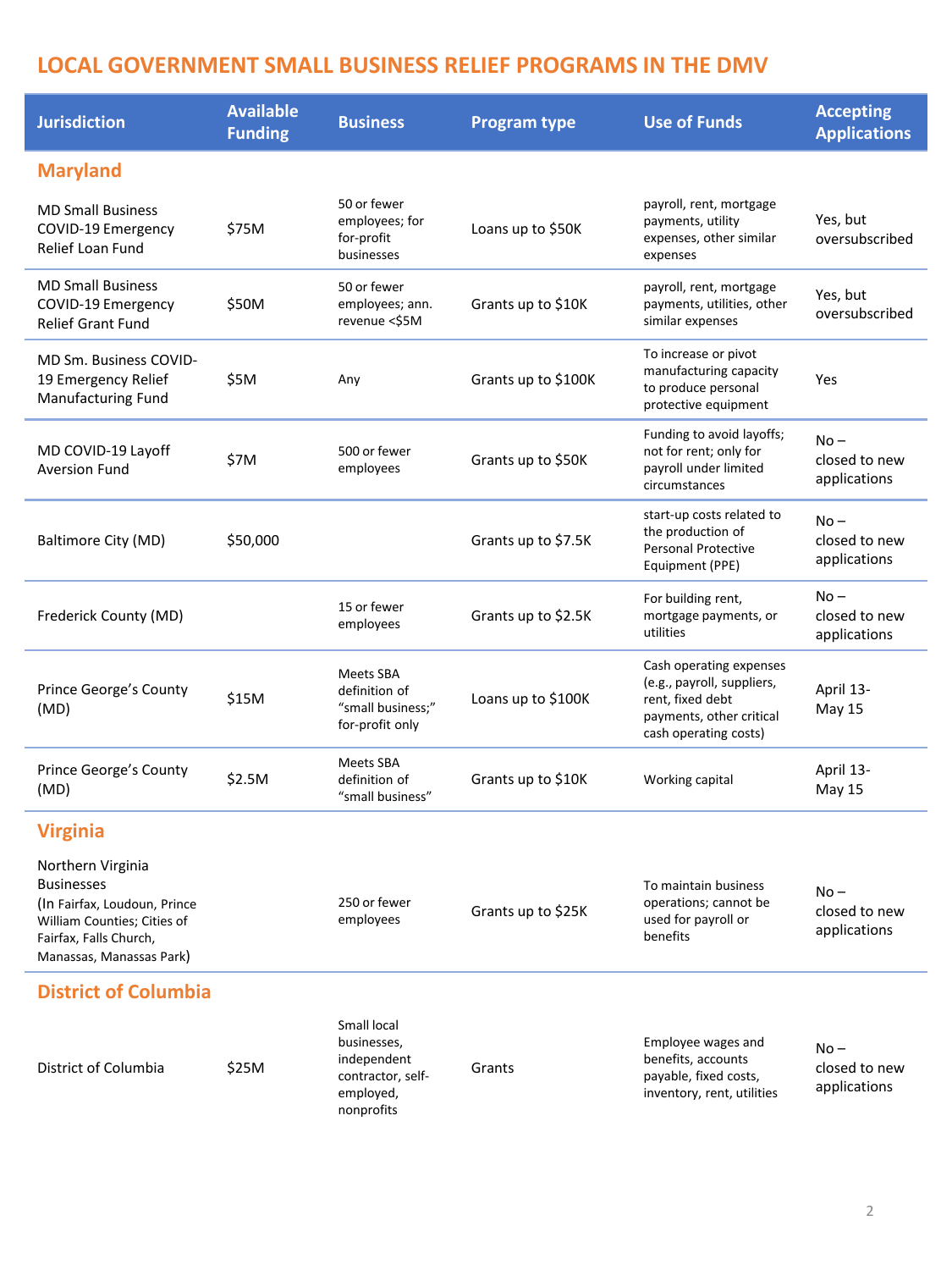## **OTHER BUSINESS-RELATED RELIEF IN THE DMV**

| <b>Jurisdiction</b>         | <b>Changes</b>                                                                                                                                                                                                                                                   |
|-----------------------------|------------------------------------------------------------------------------------------------------------------------------------------------------------------------------------------------------------------------------------------------------------------|
| <b>Maryland</b>             |                                                                                                                                                                                                                                                                  |
| Anne Arundel County (MD)    | Anne Arundel Economic Development Corporation will waive late fees for businesses that have<br>loans through its finance program and whose operations are disrupted by the Coronavirus<br>(COVID-19) outbreak.                                                   |
| <b>Virginia</b>             |                                                                                                                                                                                                                                                                  |
| Commonwealth of Virginia    | Businesses can request deferred payment of state sales tax for 30 days; due day of payment of<br>individual and corporate income taxes extended to June 1; filing deadlines remain the same;<br>interest will accrue on deferred payments                        |
| Arlington County (VA)       | Waiver of late payment penalty and interest on local taxes with a payment due date between<br>March 13 and April 30, if paid in full by May 31. Primarily affects Arlington County Meals, Food,<br>and Beverage (MEA) Taxes and Transient Occupancy (TOT) Taxes. |
| City of Alexandria (VA)     | Delayed payment of Meals Tax collected by restaurants and grocery stores; delayed payment of<br>transient and lodging tax and other hotel-related tax; extension of business personal property tax<br>filing date; deferment of payments related to BPOL tax     |
| Fairfax County (VA)         | Extension for filing vehicle and business personal property taxes (to June 1) and paying first<br>installment of real estate taxes (to August 28).<br>Deadline postponed for seniors and people with disabilities to apply for tax relief (to June 1).           |
| <b>District of Columbia</b> |                                                                                                                                                                                                                                                                  |
| District of Columbia        | Extension of deadline to file income tax returns to July 15, 2020                                                                                                                                                                                                |

No Programs Found **Howard County, Baltimore County** 

#### **Questions, Comments?**

**[L](https://waysandmeans.house.gov/sites/democrats.waysandmeans.house.gov/files/documents/UC%20FAQ%20CARES%20Act.pdf)eslie Rubin**, Senior Legislative Analyst – [Leslie.Rubin@montgomerycountymd.gov](mailto:leslie.rubin@montgomerycountymd.gov?subject=COVID-19%20Unemployment%20Resources)

**Stephanie Bryant**, Legislative Analyst – [Stephanie.Bryant@montgomerycountymd.gov](mailto:stephanie.bryant@montgomerycountymd.gov?subject=COVID-19%20Unemployment%20Resources)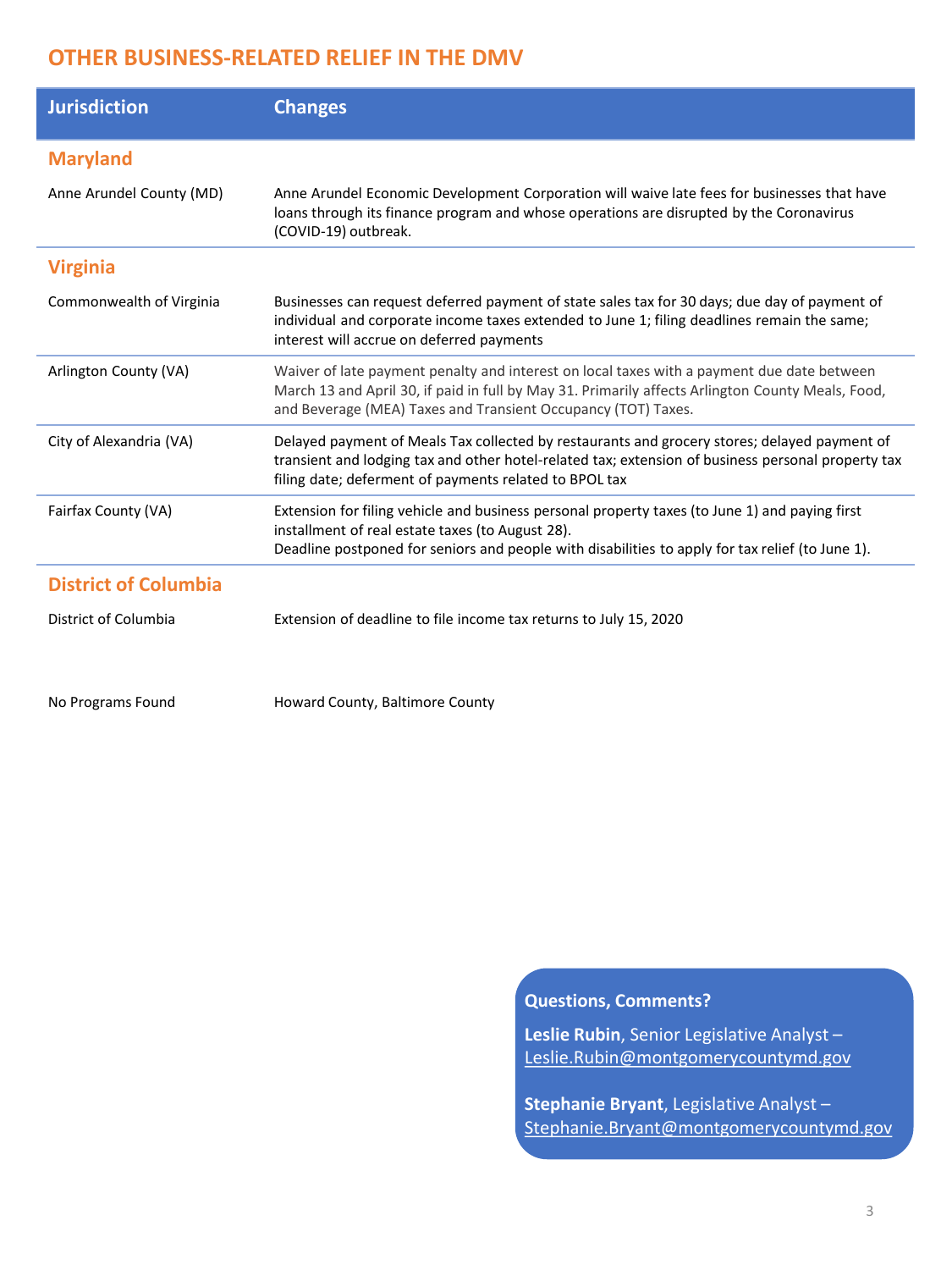## **LOCAL GOVERNMENT SMALL BUSINESS RELIEF PROGRAMS AROUND THE NATION**

OLO found small business relief programs offered by many local governments around the country. These programs primarily provide grants or zeroor low-interest loans to eligible small businesses to fund working capital (e.g., payroll, rent, etc.). The table summarizes several of these programs.

In response to high demand, many programs are already closed to new applications. To extend funds, a few jurisdictions established multiple application windows or narrowly targeted eligibility requirements.



| <b>Jurisdiction</b>                 | <b>Available</b><br><b>Funding</b> | <b>Business</b>                                                                               | <b>Program Type</b>                                                             | <b>Accepting Applications</b>                                                       |
|-------------------------------------|------------------------------------|-----------------------------------------------------------------------------------------------|---------------------------------------------------------------------------------|-------------------------------------------------------------------------------------|
| Atlanta (GA)                        | \$1.5M                             | 50 or fewer employees                                                                         | Loans up to \$30K                                                               | Yes                                                                                 |
| Birmingham (AL)                     | \$1.5M                             | Fewer than 50 employees                                                                       | Loans up to \$25K                                                               | Yes                                                                                 |
| Cambridge (MA)                      |                                    | Must be HUD eligible, brick-<br>and-mortar businesses                                         | Grants up to \$6K                                                               | March 26 - May 1                                                                    |
| Chicago (IL)                        | \$100M                             | Fewer than 50 employees                                                                       | Loans up to \$50K                                                               | Yes                                                                                 |
| Denver (CO)                         | \$4M                               | Prioritizes local businesses<br>(retail, food industry, etc.)                                 | Grants up to \$7.5K                                                             | Yes - second round of applications<br>opens April 30                                |
| Hillsboro (OR)                      | \$1M                               | Locally-owned businesses<br>impacted by State closures                                        | Grants up to \$3K                                                               | Yes – second round of applications<br>opens April 7                                 |
| \$21M<br>New York (NY)<br>(approx.) |                                    | 100 or fewer employees                                                                        | Grants average \$6K; Loans<br>up to \$75K                                       | Loan: Yes                                                                           |
|                                     |                                    |                                                                                               |                                                                                 | Grant: No - closed to new<br>applications                                           |
| Philadelphia (PA)                   | \$9M                               | Annual revenue < \$5M                                                                         | Microenterprise grants up<br>to \$5K; Grants up to \$25K;<br>Loans up to \$100K | Microenterprise grants: Yes<br>Grants and Loans: No - closed to<br>new applications |
| Sacramento (CA)                     | \$1M                               | 25 or fewer employees                                                                         | Loans up to \$25K                                                               | $No - closed$ to new applications                                                   |
| Salt Lake City (UT)                 | \$1M                               | 50 or fewer employees                                                                         | Loans up to \$20K                                                               | No - second round of applications<br>closed April 2                                 |
| San Diego (CA)                      | \$6.1M                             | 100 or fewer employees                                                                        |                                                                                 | Loans and Grant \$10K - \$20K No - closed to new applications                       |
| \$9M<br>San Francisco (CA)          |                                    | Loan: Not posted<br>Grant: 5 or fewer employees                                               | Grants up to \$10K; Loans up<br>to \$50K                                        | Loan: Yes - applications opened<br>April 6                                          |
|                                     |                                    |                                                                                               |                                                                                 | Grant: No - closed to new<br>applications                                           |
| Seattle (WA)                        | \$2.5M<br>(in CDBG Funds)          | 5 or fewer employees;<br>business owner must have a<br>low- or moderate-income<br>(≤80% AMI). | Grants up to \$10K                                                              | No - deadline was March 25                                                          |